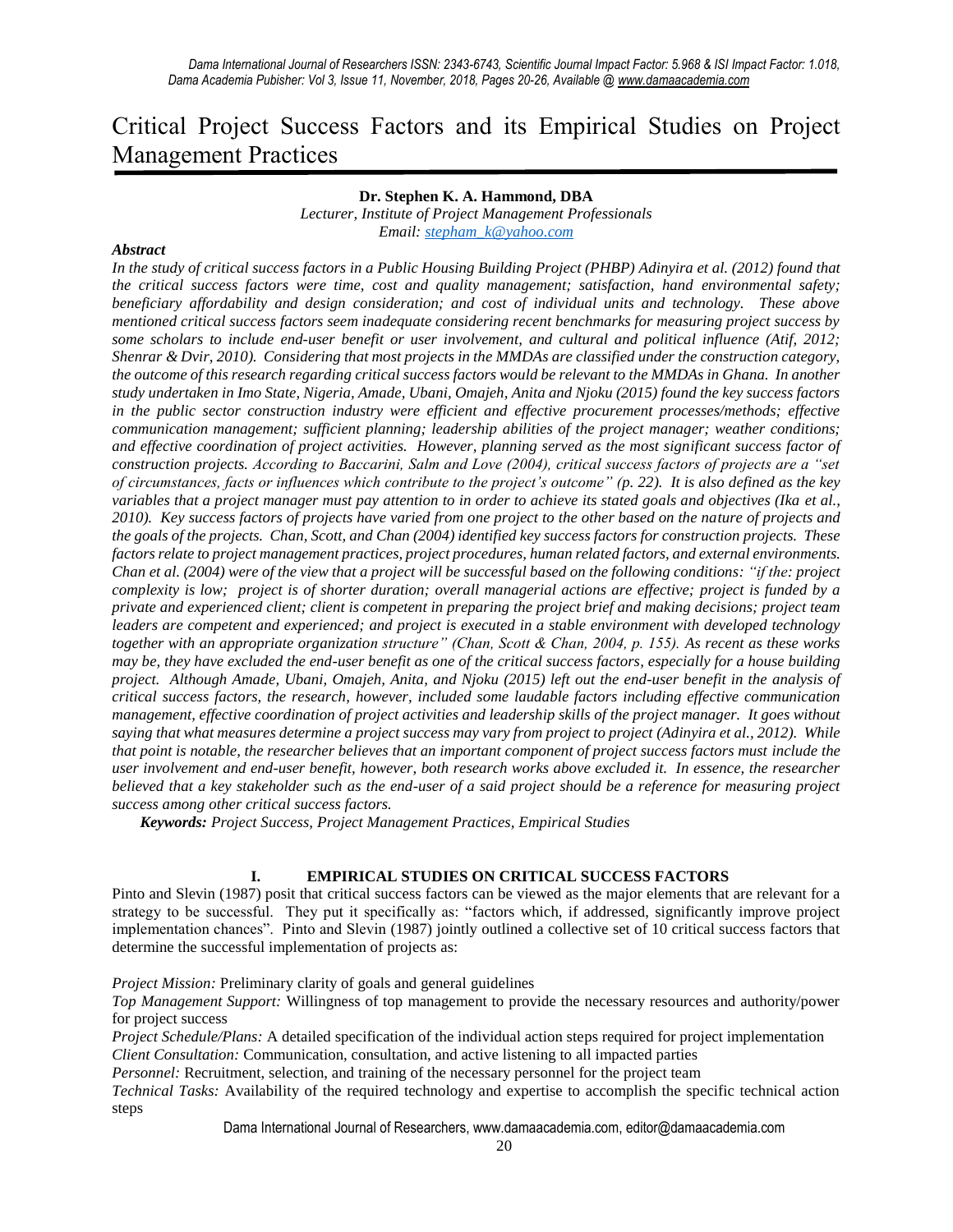*Client Acceptance:* The act of "selling" the final project to its ultimate intended users

*Monitoring and Feedback:* Timely provision of comprehensive control information at each stage in the implementation process

*Communication:* Providing the required network and necessary data to all major stakeholders in the implementation *Trouble-Shooting:* Being able to deal with unforeseen crises and abnormalities from the plan (Pinto & Slevin, 1987, p.23-24).

Traditionally, the success of projects is based on cost, time and quality (Atkinson, 1999). This approach usually neglected the satisfaction of key stakeholders involved in the project. However, recent scholars have different views on traditional project success factors. Mensah (2007) argues that the success of a project is strongly tied to both the project performance and project objectiveness. Mensah further adds that the performance of every project, therefore, is measured by certain criteria that are based on the objectives of the project from the onset. Besides the traditional success factors of a project (cost, time and quality), other criteria also used in determining project success include project scope, benefit to end users, benefit to national infrastructure, environmental impact, health and safety requirements, project team coordination, support from top management among others. These are considered to be the all-encompassing criteria for assessing project performance (Attarzadeh & Ow, 2008). The list of critical success factors might be inexhaustible since different projects have varied dimensions for measuring project success by varied stakeholders. However, some traditional critical success factors such as cost, time and quality are obviously prominent and would be a benchmark for all stakeholders concerning a project.

A successful project may be assessed differently by different stakeholders. This is because the benchmark for measuring success varies among stakeholders. It is therefore not surprising that stakeholder differences are one of the major challenges of project management (Amponsah, 2012; Ofori, 2013). According to Shenhar and Dvir (2011), although project management is one of the most discussed issues, scholars are yet to conclusively agree on the notion of project success. The commonly discussed measurement of success, especially from the project manager's perspective, would mostly likely be project efficiency. However, it is the view of most researchers that project efficiency, which implies meeting time, scope, and budget goals, is not enough to ascertain project success (Adinyira et al., 2012; Ahadzie & Amoa-Mensah, 2010). Despite the extensive measures of success being recommended, there has not been any empirical relationship between efficiency and overall success or, better still, single out efficiency to be important in the entire project success (Serrado & Turner, 2015).

Kenny (2003) argues that, in an attempt to assess project success within an organization, it is best to analyze not only the efficiency of the project management processes employed but the effectiveness as well and how it drives an organization's strategic goals. In the light of distinguishing project efficiency and effectiveness, Serrador and Turner (2015), through a survey of 1,386 projects, found that project efficiency reasonably correlates strongly to total project success (correlation of 0.6 and R2 of 0.36). They conclude through their analysis that efficiency is neither the only aspect of project success nor an aspect of project success that can be ignored. Osorio, Quelhas, Zotes, and Shimoda (2014), outlining the critical success factors in project management using the Brazilian energy sector as a case study, compiled the views of some scholars on the difference between project efficiency and effectiveness. In the opinion of Patah (2010), how well a project was conducted is known as efficiency and effectiveness and this entails the contribution of the project in the attainment of the organizational goals. While Dweiri and Kablan (2006) assert that effectiveness is assessed by considering the level at which the project objectives have been achieved. Efficiency is measured by considering the amount of time, cost and quality criteria of the project. The common understanding from these definitions is that, for a project to be deemed successful, it must be both efficient and effective. In this research, a model to incorporate critical success factors in the case of MMDAs in Ghana has been developed to guide the various MMDAs as well as future research work.

Recent research has rendered these earlier assertions invalid: instead, it considers the phenomenon of project failure or success as multidimensional and it relates to different levels of analysis (Molloy & Stewart, 2013). Molly and Stewart (2013) point to the fact that only the respective stakeholders can actually confirm or disconfirm the effectiveness or efficiency of a particular project. For instance, in the case of MMDAs in Ghana, a donor agency that seeks to provide a classroom block in a particular community within a particular budget, scope and time frame upon completion and handing over to the assembly in question may conclude that the project has been successful. The expected effectiveness of the project in meeting its intended objectives of increasing school enrolment may be on course. Notwithstanding the efficiency and effectiveness of the classroom project, the mortality rate of the said community may be high and, as such, a maternity clinic would have been a better social intervention than the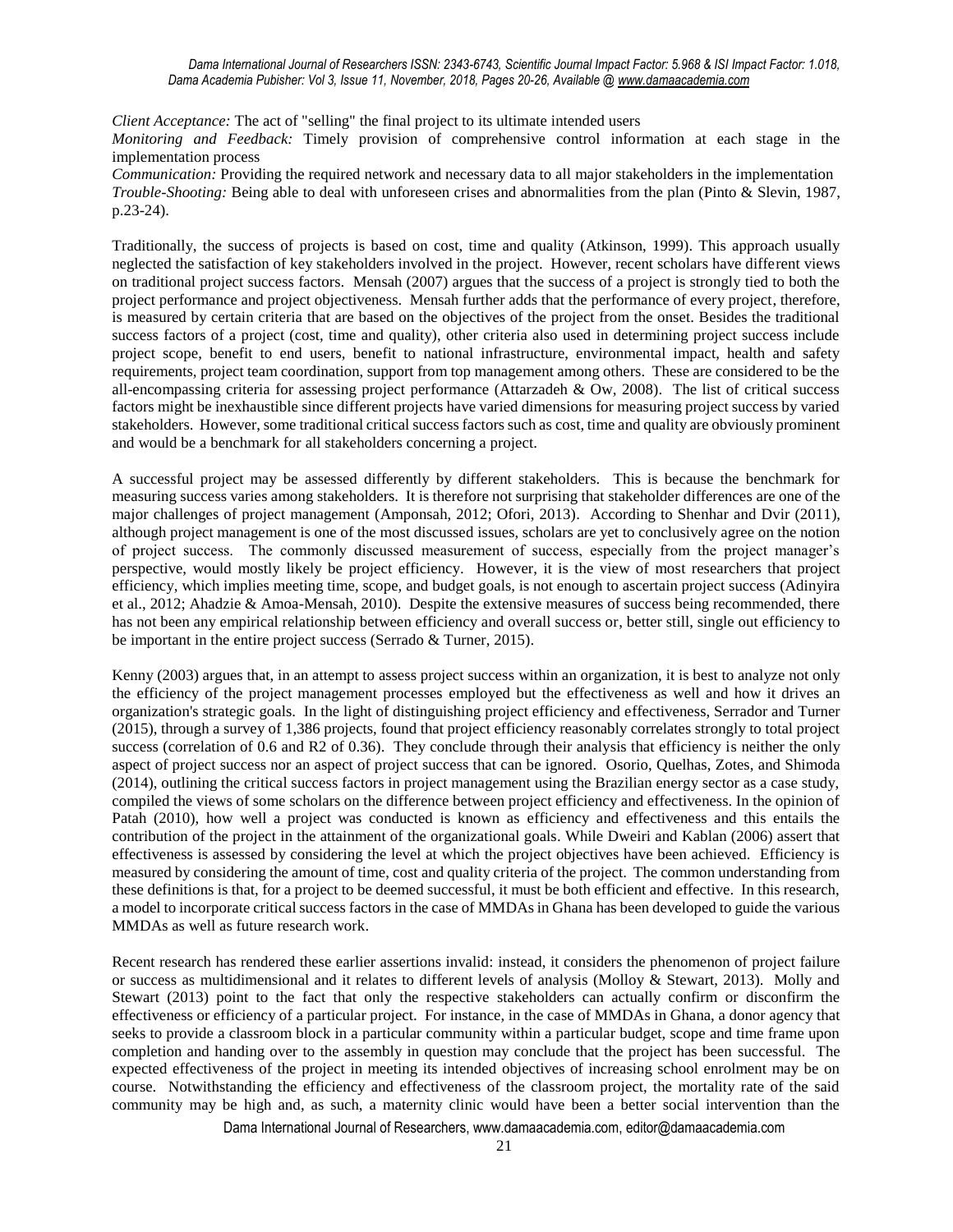classroom block. Can we then conclude that the project has been effective and efficient but not successful since some scholars have argued that the beneficiaries should be the focus of every project (Amponsah & Darmoe, 2014; Bellasi, Kondra & Tukel, 2007).

The missing gap in this instance is the stakeholder differences. While some projects undertaken by the MMDAs have good intentions, it may not necessarily be reflective of the inhabitants of the said MMDAs, especially for donor funded projects. In fact, the same could be said for the locally funded projects in the MMDAs; thus, making community members passive recipients of the project and not active participants, especially in the initiation and planning stages. Ramataboe and Kisubi (2005) explain that communities (direct beneficiaries) in most cases know what they want and, in some cases, they have more technical expertise in some of the areas than the donor themselves. They also understand the local institution and their people better than anyone.

This study also considers the argument of long term or short term success of a project. For instance, during the construction of Akosombo dam by Ghana's first President, Dr. Kwame Nkrumah, some stakeholders and critics thought that it was wasteful for a country like Ghana to construct such a dam since our electricity needs at that point were moderate (Eshun & Amoako-Tuffour, 2016). Over 50 years later the Akosombo dam project remained the backbone of power generation to Volta River Authority for onward distribution to the respective power distributors, then to the various regions until the onset of the recent energy crisis dubbed "dumsor" (on and off) (Eshun & Amoako-Tuffour, 2016).

The NDC government under President John Dramani Mahama had completed a massive project known as the Kwame Nkrumah Circle interchange at the heart of the capital, Accra. His government had come under criticism as some stakeholders claim the project had been over budgeted; others say it is not the priority of the country at the moment (myjoyonline.com, 2017). This is what President John Mahama said during one of his campaign tours in the Central Region in September 2016: "There is a group in society, who makes it their duty to criticise development that takes place. Groups and individuals, who antagonized Ghana's first president over certain projects he embarked upon, would have asked for forgiveness if they were alive to witness the fruitfulness of those projects currently" (peacefmonline.com, 2016). Notable among these projects would be the Akosombo dam, which serves Ghana's electricity needs, Tema Motorway, Tema oil refinery among others, which had similar criticisms at the time of initiation and implementation.

In his opinion, Ofori (2006) highlights what constitutes project success as a positive balance between cost (budget), time (schedule) and quality (specifications). However, Ofori did not consider all stakeholders in measuring what constitutes project success. His measure of project success, thus, delved only on the project managers' perspective. Earlier, Boyd (2001) puts forward the following five key indicators for assessing project satisfaction, irrespective of project duration, scope or size:

- Delivering the product that the customer needs
- Delivering quality that matches the price
- Delivering the project according to agreed time frame
- Having a system of resolution that is fair to both
- Delivering the desired degree or feedback that the customer desires (p. 423-425).

Shenhar and Dvir (2007a) also outline five project success dimensions and measures to include:

- The first is project efficiency (meeting schedule goal, meeting budget goal)
- The second project success dimension covers team satisfaction (team morale, skill development, team member growth, team member retention)
- The impact on customer or beneficiaries, for instance, meeting functional performance, meeting technical specifications, fulfilling customer's needs is the third benchmark for measuring project success
- Business success, which implies the commercial success of the project and how much market share it creates was classified as the fourth dimension for measuring project success
- The final dimension, according to research, was the preparation for the future, for example, whether the said project creates a new market, or a new product line or it develops a new technology (p. 96).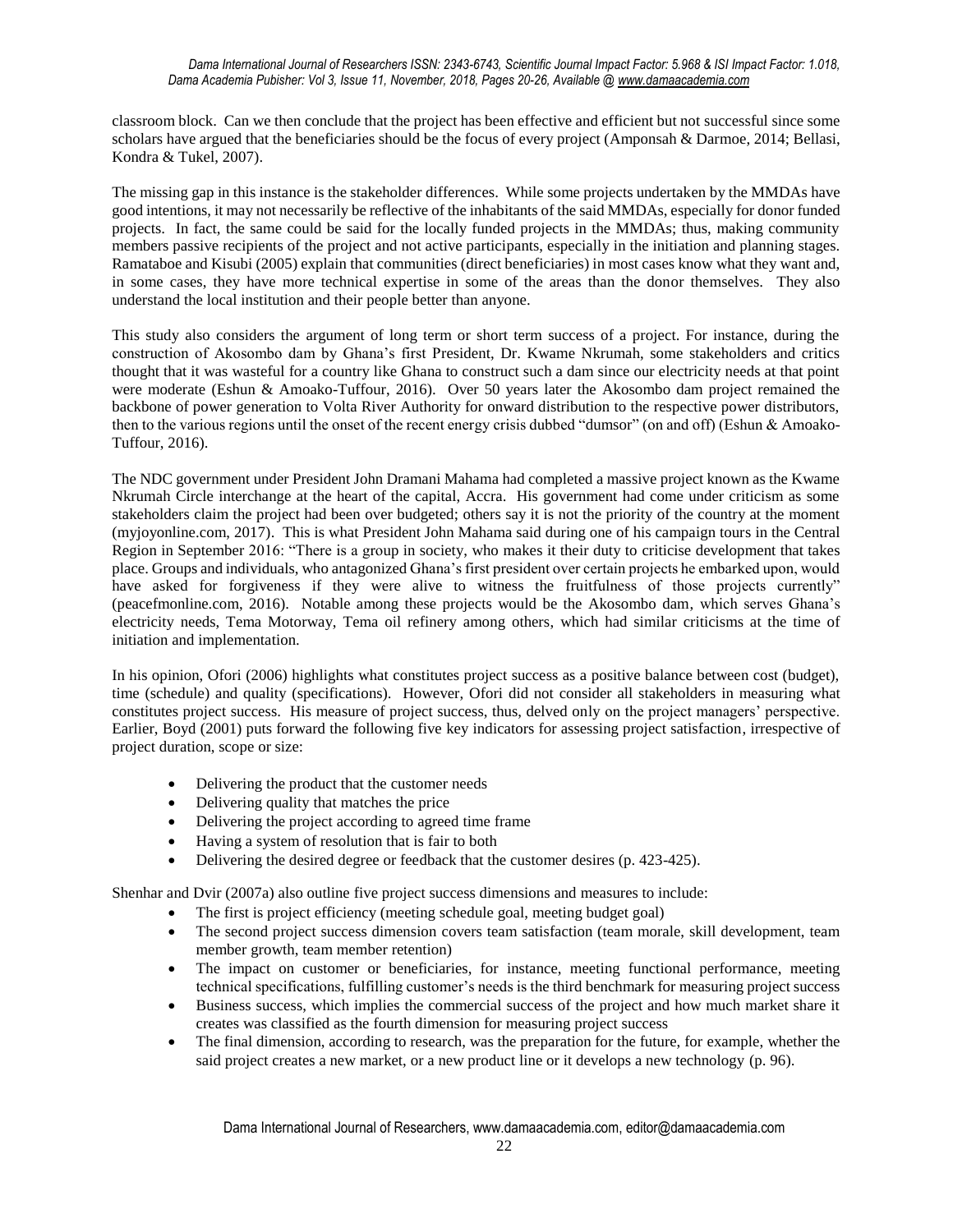#### *Dama International Journal of Researchers ISSN: 2343-6743, Scientific Journal Impact Factor: 5.968 & ISI Impact Factor: 1.018, Dama Academia Pubisher: Vol 3, Issue 11, November, 2018, Pages 20-26, Available [@ www.damaacademia.com](http://www.damaacademia.com/)*

Fortune and White (2006) outlined 27 critical success factors from 63 publications and among these factors identified in the study, support from senior management had the highest number of citations (39) followed by clear and realistic objectives with 31 citations, detailed plan kept up to date (29 citations), while good communication and feedback had 27 citations, and user or clients' involvement was cited 24 times out of the 63 publications. Surprisingly, adequate budget and good leadership, which some scholars would rate as a critical success factor in any project, had only 15 and 11 citations respectively. The critical success factor (CSF) with the least citations was the issue of different viewpoints with only three citations. One of the important critical success factors outlined by Fortune and White is the support from senior management. The researcher considers senior management support as the pivot of every successful project, especially in the case of MMDAs in Ghana where senior management has the final say in most decisions concerning the projects. For instance, in awarding the contract for various projects, senior management of respective MMDAs may ignore the advice of project consultants or other stakeholders, thus making the project dead on arrival because of the bias in the choice of contractors. This is especially the case of political contractors who win contractors not based on competence but on their political connections. The end result is that senior management may not be able to assess the project objectively because of political victimization by the ruling government (Damoah, 2015). Having clear and realistic objectives is another important critical success factor, however, the challenge may be whether all stakeholders agree the objectives are clear and realistic enough for them.

The 27 critical success factors outlined by Fortune and White interestingly did not follow the previous prominent critical success factors as identified by most scholars to include cost, time and quality. A look at literature reveals that support from senior management, which has a high citation among the critical success factors, may not be the case in developed countries, however, it is familiar with developing countries such as Ghana. This further confirms the fact that project success is a multi-dimensional issue and various stakeholders have a different reference for measuring project success. Whereas an issue such as political influence or interference can be considered a critical success factor in Ghana, it may be the least critical success factor elsewhere; thus, enforcing the socio-cultural difference among countries or stakeholder as a critical success factor. For instance, the "Ghana man time" or GMT phenomenon, which has become synonymous with activities and events implies a little disrespect for time is acceptable among most Ghanaians. In the execution of most projects, therefore, there is little or no respect for timelines and deadlines. There are few punitive measures taken against artisans who arrive late or project team members who do not front for scheduled activities (Bunyaminu & Mahama, 2016).

Despite growing lists of critical success factors, Osorio et al. (2014) opined that successful projects are still rare. Some scholars have also argued that CSF are general and do not contain sufficiently specific knowledge to support better decision making by the project manager (Zwikael & Globerson, 2006). In a recent study, Shenhar and Dvir (2007a) assert that critical success factors vary depending on the type of project and industry in question. This implies that CSF for profit making business may not be the same for non-profit making business and, in this case, MMDAs. It was not clear which sectors or types of projects resulted in the above rankings and frequency for the various CSFs. Thus, the above assertions give room for identifying a unique set of CSF for MMDAs in Ghana for either donor or locally funded projects.

The project success is quite an elusive concept of project management, considering the varied expectations and interpretation of the individuals or group in a particular project: each would have a different perception of project success (Cleland & Ireland, 2004). According to Lim and Mohamed (1999), achieving some already set goals is seen as project success by those directly involved in it. However, other stakeholders may have different opinions based on beneficiary satisfaction.

An outstanding example of different stakeholders having a different perception of a successful project is Sydney Opera House (SOH) project (Thomsett, 2002). Even though the budget was 16 times more than what was initially set forth and the duration took four times longer to complete than initially planned, the completed project had such a significant impact that the project challenges were forgotten. As indicated by Ray (2015), SOH is an example of a project that was completely mismanaged, had unbelievable cost and schedule overruns, but resulted in a building that is a world renowned landmark and the envy of all that have seen it. The project was a big success for the people as it is the busiest performing arts center in the world with over 1500 performances attended by 1.2 million patrons each year. It is also one of the most popular attractions in Australia and has over 7 million visitors each year (Ray, 2015). However, the SOH project was, at the same time, seen as a big failure from the project management perspective (Thomsett, 2002). The case of the SOH project brings another dimension for measuring project success to mind, which is whether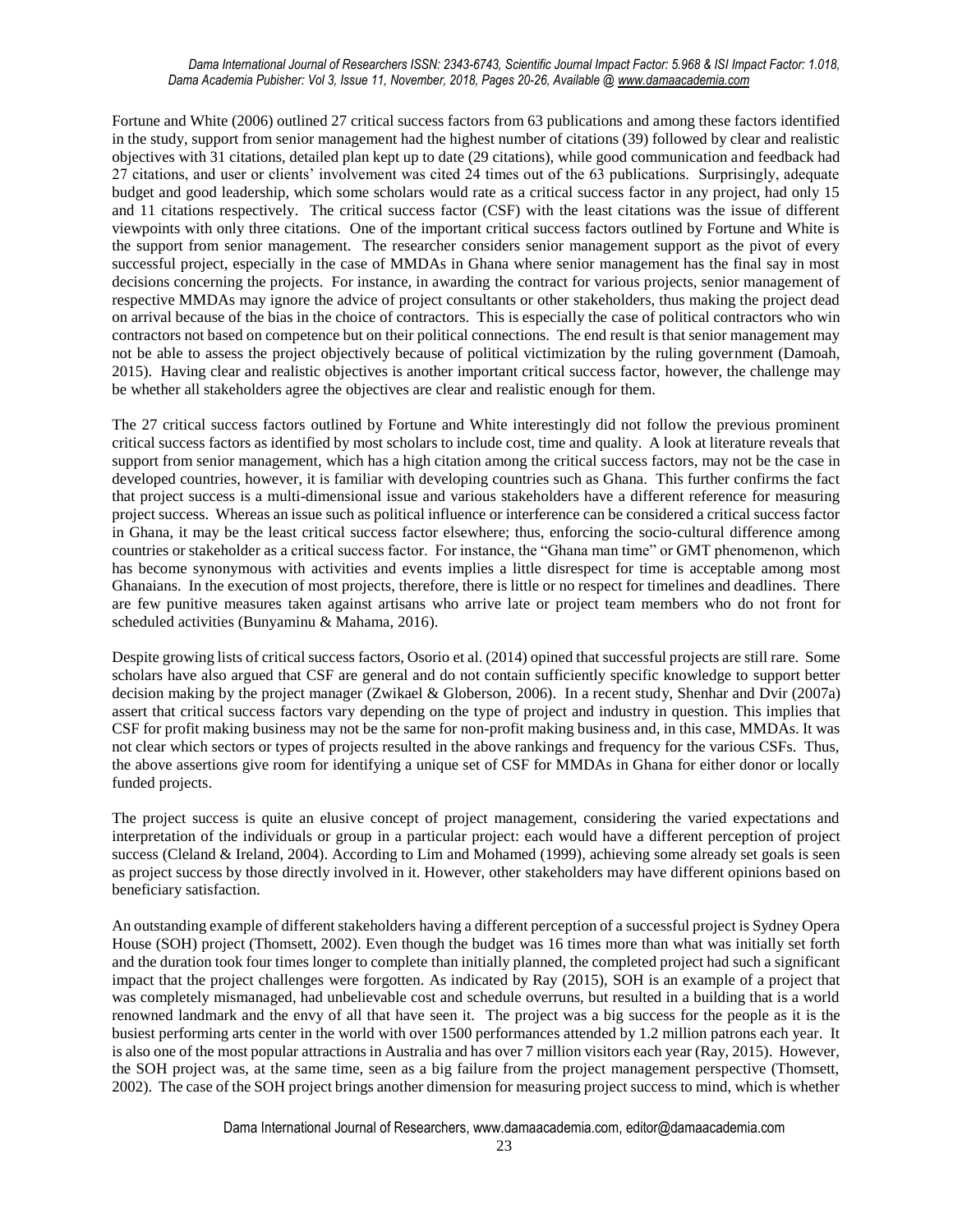the respective project will be beneficial in future while considering the immediate benchmark for measuring the success of the said project (Thomsett, 2002).

A similar story can be said about the Tema motorway in Ghana, a 19 km highway linking the national capital, Accra and the industrial area. It also links to the Tema port, the major port from the colonial days. It was built by Ghana's first President, Dr. Kwame Nkrumah in 1964, however, at the time of construction and inauguration, it received little applause from various stakeholders. Some cited the cost involved in building such a road while others bemoaned its relevance when only a few cars used the route to Tema port on a daily basis (myjoyonline, 2017).

However, 60 years after independence, the same motorway and perhaps similar stakeholders would dare not condemn the project. It currently needs expansion considering the number of cars that use the route on a daily basis and the increased number of commercial or industrial and residential buildings along the road to the Tema harbor. This confirms that some of the stakeholders who serve as a benchmark for measuring project success may not always be right after all (Bunyaminu & Mahama, 2016; Damoah, 2015).

## **II. DIFFERENCE BETWEEN THE CRITICAL SUCCESS FACTORS FOR DONOR FUNDED PROJECTS AND LOCALLY FUNDED PROJECTS FOR THE MMDAS**

A simple T-test analysis was used to determine the difference between critical success factors for donor or locally funded projects for the MMDAs. For all the 11 variables used to address this research objective, six of the paired ttest revealed a statistically significant difference between the CSF for both donor and locally funded projects among the MMDAs. However, the remaining five revealed that there is no statistically significant difference between CSF for both donor and locally funded projects.

The six variables that had revealed a statistically significant difference included Pair 1 (end-users being satisfied with the project at the time of delivery/implementation), Pair 2 (for end-users being satisfied with the project over its operational life cycle and are also deriving benefits), Pair 3 (donor agencies deciding on the project team formation), Pair 6 (projects being run according to planned budget), pair 8 (funding agencies being satisfied with the project outcomes) and Pair 10 (effective planning and control for the project).

The five variables that revealed there is no statistically significant difference between CSF for both donor and locally funded projects included Pair 4 (effective and efficient use of resources), Pair 5 (projects being completed according to schedule), Pair 7 (project deliverables having long time span benefits), Pair 9 (release of adequate resources and funds the project) and Pair 11 (political influence in the award of project contracts).

The mean scores revealed that there was a lot of convergence of respondents' level of agreement with critical success for both donor and locally funded projects. For instance, the release of adequate resources and funds had the highest mean scores for both donor and locally funded projects implying that the majority of the respondents agree that it is a critical success factor. Another similarity is the outcome for effective planning and control for projects as a critical success factor. Both donor and locally funded projects had mean scores above 3.5 indicating a convergence of responses from participants.

For instance, the mean score of 3.93 (donor funded) and 4.03 (locally funded) from the analysis of the data indicates that both donor and locally funded projects consider funding to be critical to project success. With regards to planning and control, the mean scores of 3.85 and 3.88 respectively indicate that planning and control is a critical success factor for both of them. The mean scores for both donor and locally funded projects were 3.93 and 4.14 respectively indicating that end-user benefits and satisfaction with the project is a critical success factor for both of them.

The major variables with divergent responses for donor funded project include the formation of a project team by the funding agency with a mean score of 3.33 implying the respondents disagreed that it was a critical success factor for donor funded projects in the MMDAs. The issue of political influence in the award of contracts for donor funded projects had the least mean score (3.14) indicating that the participants do not agree that the variable is a critical success factor in this case. Thus, for locally funded projects, the only variable with an average mean score below 3.5 is the issue of political influence in the award of contracts. This implies that participants do not agree that it can influence the project success for locally funded projects.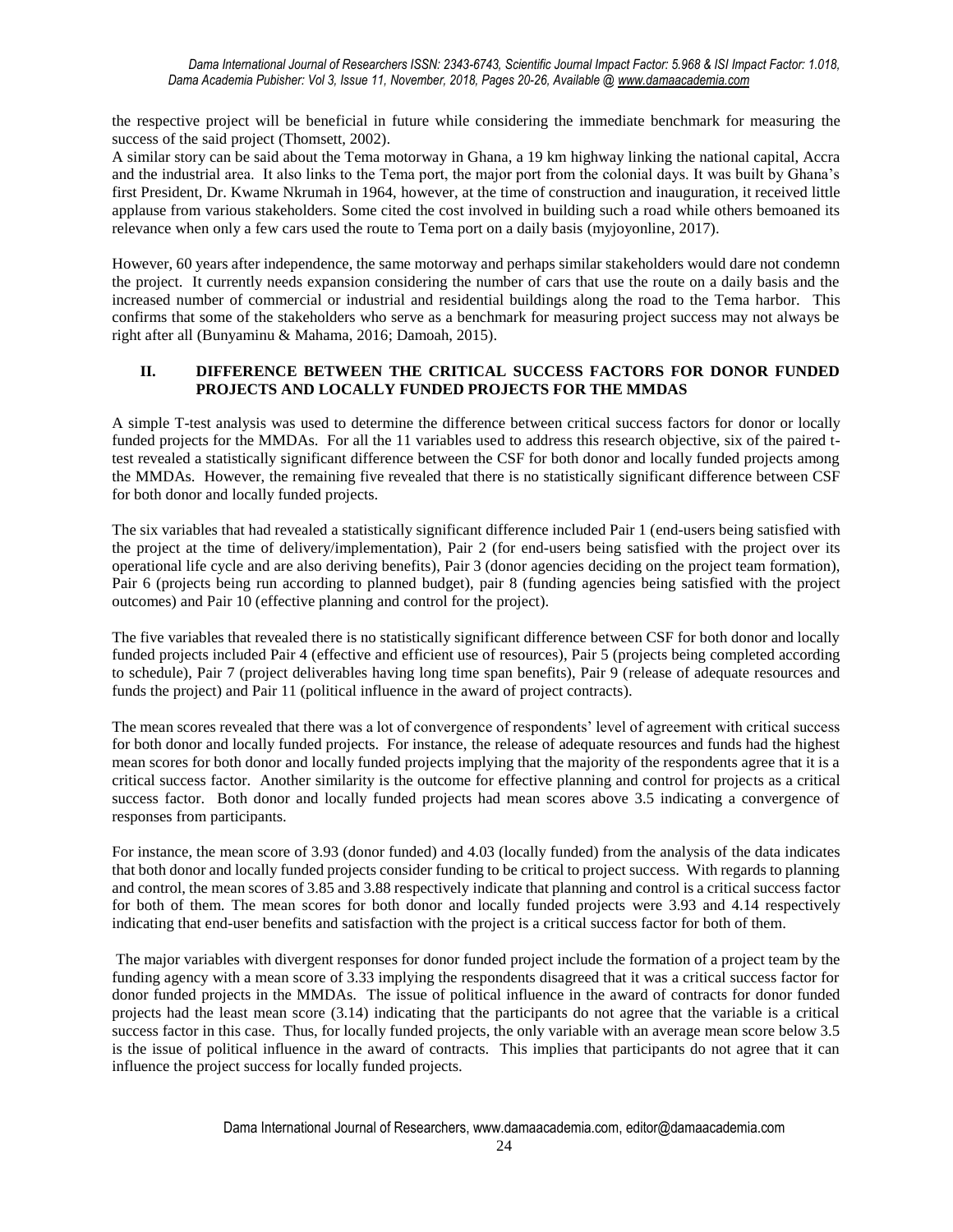## *Reference*

Ackah, David. (2017). Causes of failure and abandonment of projects and project deliverables in Africa. A speech delivered at the annual conference for the Institute of Project Management professionals in Oct. 2017.

Adinyira, E., Botchway, E., & Kwofie, T. E. (2012). Determining critical project success criteria for public housing building projects (PHBPS) in Ghana. *Engineering Management Research*, *1*(2), 122.

Ahadzie, D. K., & Amoa-Mensah, K. (2010). Management practices in the Ghanaian house building industry. *Journal of Science and Technology (Ghana)*, *30*(2).

Ahadzie, D. K., Proverbs, D. G., & Olomolaiye, P. (2008). Model for predicting the performance of project managers in mass house building projects. *Journal of Construction Engineering and Management, American Society of Civil Engineers*, *134*(8), 618–629.

Ahwoi, K. (2010a). Local government and decentralization in Ghana. Accra, Ghana: Macmillan Publishers Ltd. Ahwoi, K., & Institute of Economic Affairs (Accra). (2010b). Rethinking decentralization and local government in Ghana: proposals for amendment. *Institute of Economic Affairs* Retrieved from at: [http://ieagh.org/wp](http://ieagh.org/wp-content/uploads/2014/06/crs-6.pdf)[content/uploads/2014/06/crs-6.pdf.](http://ieagh.org/wp-content/uploads/2014/06/crs-6.pdf)

Amade, B., Ubani, E. C., Omajeh, E. O. M., Anita, U., & Njoku, P. (2015). Critical success factors for public sector construction project delivery: A case of Owerri, Imo State. *International Journal of Research in Management, Science and Technology*, *3*(1), 11-21.

Amponsah, R. (2012). The real project failure factors and the effect of culture on project management in Ghana. *ICBE-RF Research Report*, (45/12), 8-45.

Amponsah, R. (2014). Critical Success Factors Influencing Projects in the Ghanaian Public Sector. *The International Journal of Business and Management, 2*(5), 120-132.

Amponsah, R., & Darmoe, J. (2014). A Study of the critical success factors influencing projects in the Ghana public sector. *The International Journal of Business & Management*, *2*(5), 120.

Art Gowan Jr, J., & Mathieu, R. G. (2005). The importance of management practices in IS project performance: An empirical study. *Journal of Enterprise Information Management*, *18*(2), 235-255.

Arthur, D. D. (2016). Examining the Effects of Governance Challenges in Ghana's Local Government System: A Case Study of the Mfantseman Municipal Assembly. *Journal of US-China Public Administration*, *13*(7), 454-465. Atkinson, R. (1999). Project management: cost, time and quality, two best guesses and a phenomenon, it's time to accept other success criteria. *International Journal of Project Management, 17(6),* 337-342.

Attarzadeh, I., & Ow, S. H. (2008, August). Project management practices: Success versus failure. In *2008 International Symposium on Information Technology,* (1), 1-8.

Baccarini, D. (1999). The logical framework method for defining project success. *Project Management Journal, 30*(4), 25–32.

Baccarini, D., Salm, G., & Love, P. E. (2004). Management of risks in information technology projects. *Industrial Management & Data Systems*, *104*(4), 286-295.

Bellassi, W. Kondra, A., & Tukel, O. (2007 December). Product Development Projects: The Effects of Organizational Culture. *Project Management Journal, 38*(4), 12.

Boehm, B. (1996). Anchoring the software process. *IEEE software*, *13*(4), 73-82.